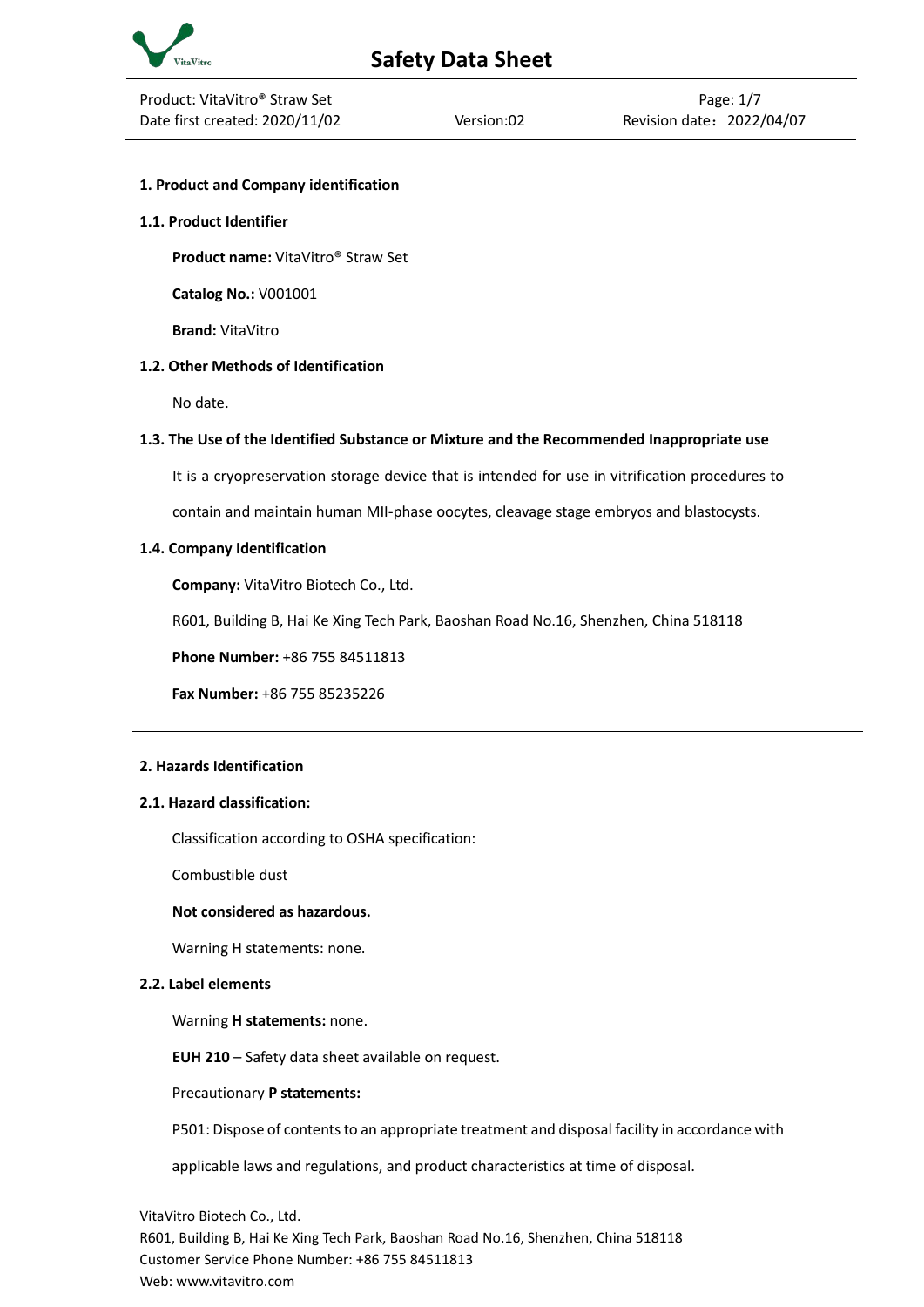

## 2.3. Other hazards:

The product has no other known specific hazards for human or environment.

The product does not meet the criteria for PBT or vPvB substances.

### **3. Composition / Information on Ingredients**

#### **3.1. Substance:**

Not applicable.

#### **3.2. Mixture:**

| Description | CAS NO.     | Conc. (%) |
|-------------|-------------|-----------|
| Copolyester | Proprietary | 100%      |

### **4. First-Aid Measures**

### **4.1. Description of first aid measures:**

IN CASE OF INGESTION:

Measures:

- Seek medical advice.

IN CASE OF INHALATION:

Measures:

- Move to fresh air. Treat symptomatically. Get medical attention if symptoms persist.

IN CASE OF SKIN CONTACT:

Measures:

- Wash with soap and water.

- Get medical attention if symptoms occur.

- If burned by contact with hot material, cool molten material adhering to skin as quickly as

possible with water, and see a physician for removal of adhering material and treatment of burn.

- Get medical attention.

IN CASE OF EYE CONTACT:

Measures:

- Unlikely to occur due to physical state of product.

### **4.2. Most important symptoms and effects, both acute and delayed:**

Contact with molten substance/product may cause severe burns to skin and eyes.

## **4.3. Indication of any immediate medical attention and special treatment needed:**

No data available.

### **5. Fire Fighting Measures**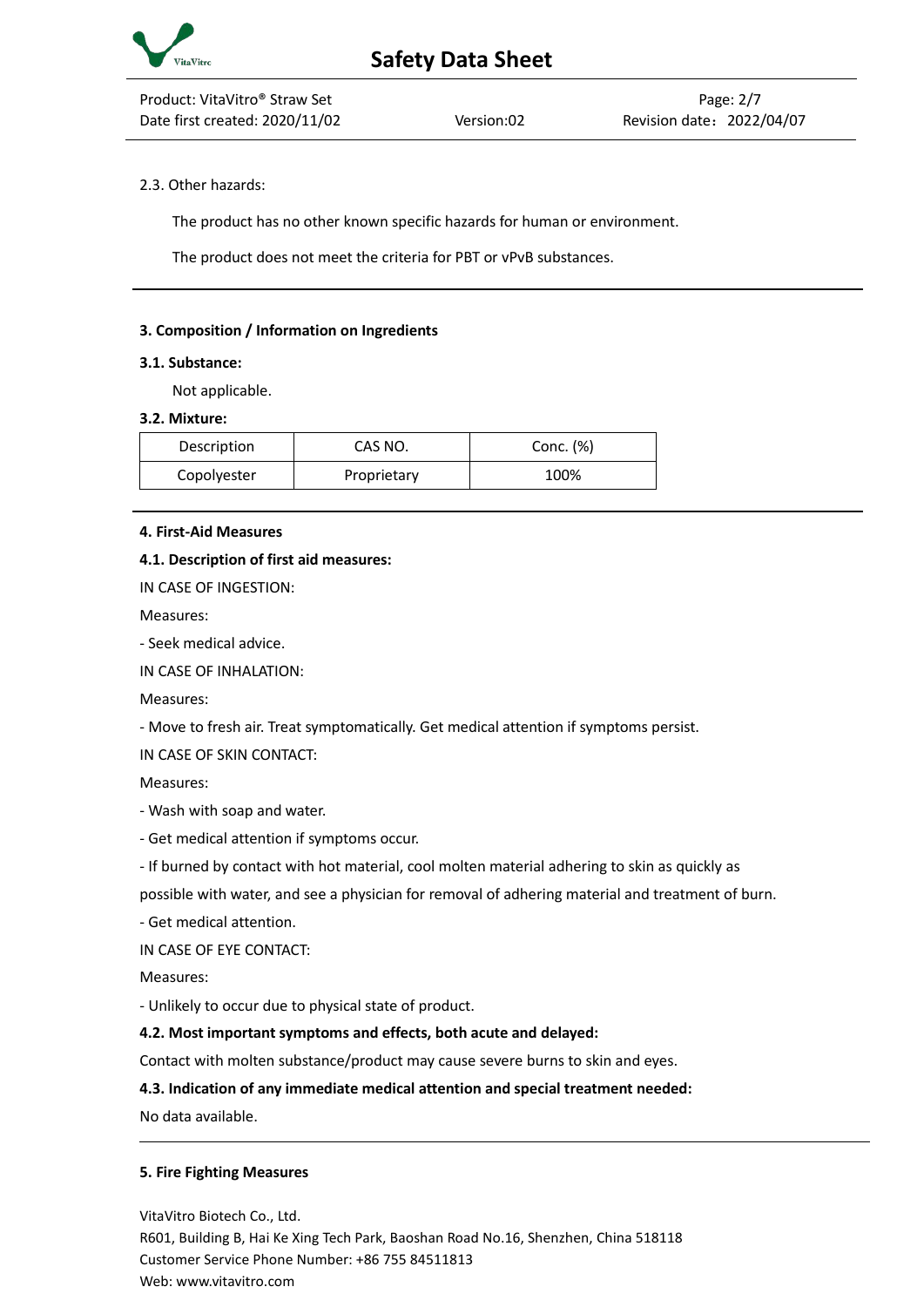

# **5.1. Extinguishing media:**

5.1.1. Suitable extinguishing media:

Water spray. Dry chemical. Carbon Dioxide.

5.1.2. Unsuitable extinguishing media:

None known.

5.2. Special hazards arising from the substance or mixture:

Powdered material may form explosive dust-air mixtures.

5.3. Advise for fire fighters:

Fire-fighters should wear full protective clothing and self-contained breathing apparatus (SCBA) operated in positive pressure mode.

## **6. Accidental Release Measures**

Personal precautions, protective equipment and emergency procedures:

Wear appropriate personal protective equipment and clothing to minimize exposure.

## **7. Handling and Storage**

Store in a cool, dry, well-ventilated area, away from sources of ignition and out of direct sunlight. Protect against damage to product.

## **8. Exposure Controls/Personal Protection**

## **8.1. Control parameters:**

Country specific exposure limits have not been established or are not applicable unless listed below.

## **8.2. Exposure controls:**

No exposure standards have been established for this material by the National Occupational Health and Safety Commission (NOHSC).

- 8.2.1. Individual protection measures, such as personal protective equipment:
- 1. Eye/face protection: normally not necessary.
- 2. Skin protection:
- a. Hand protection: normally not necessary.
- b. Other: normally not necessary.
- 3. Respiratory protection: normally not necessary.
- 4. Thermal hazard: none known.
- 8.2.3. Environmental exposure controls:

No data available

**The requirements detailed in Section 8 assume skilled work under normal conditions and usage of the product for appropriate aims. If conditions differ from normal or work is carried out under extreme conditions an expert's advice should be sought out before deciding upon further**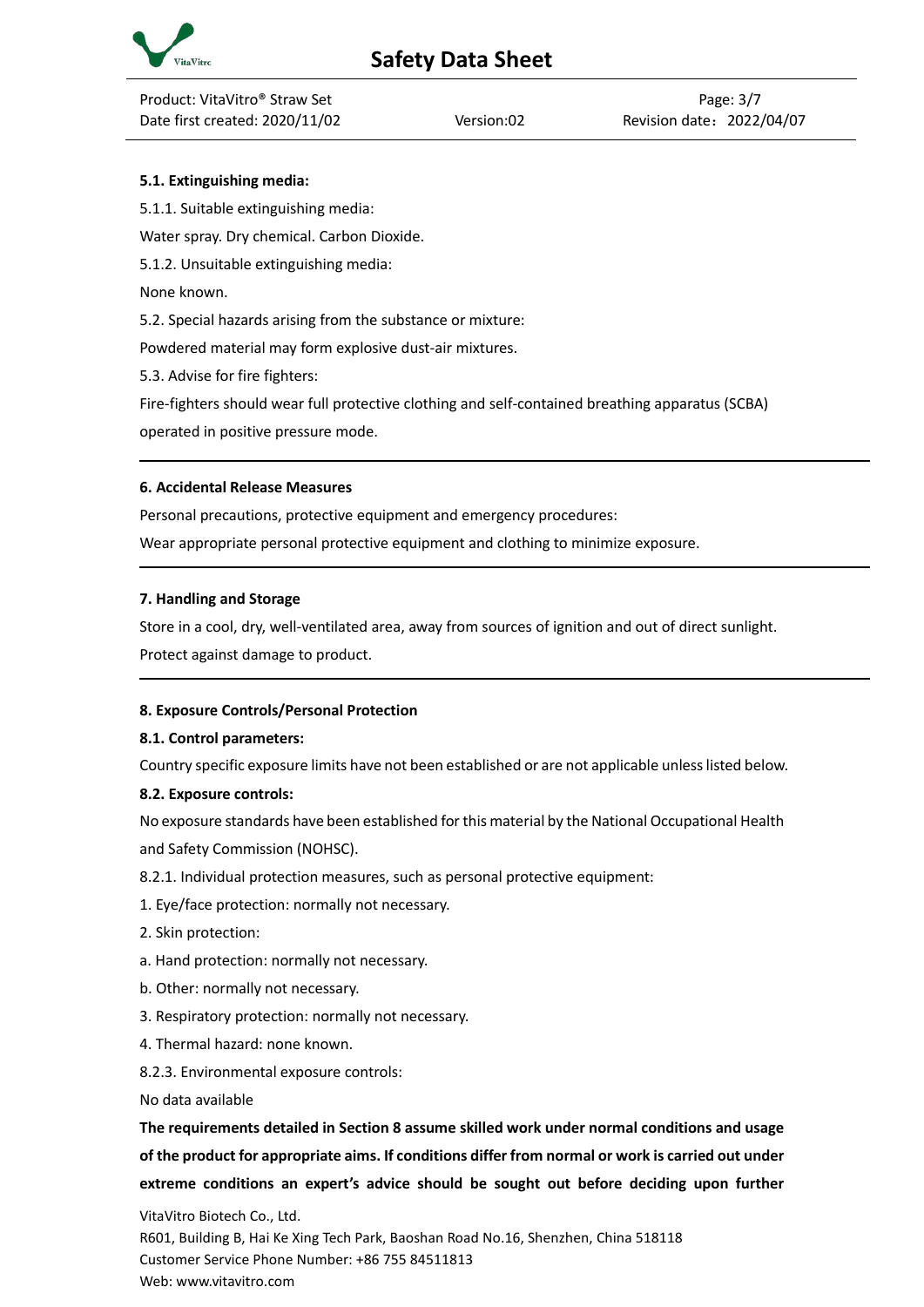

| Product: VitaVitro® Straw Set  |            |                      | Page: 4/7 |
|--------------------------------|------------|----------------------|-----------|
| Date first created: 2020/11/02 | Version:02 | Revision date: 2022/ |           |

Version:02 Revision date: 2022/04/07

## **protective measures.**

| 9. Physiological and Chemical properties                    |                                   |
|-------------------------------------------------------------|-----------------------------------|
| 9.1. Information on basic physical and chemical properties: |                                   |
| Appearance:                                                 | Solid, color various, transparent |
| Odour:                                                      | <b>Odourless</b>                  |
| Odour threshold:                                            | no data available                 |
| pH value:                                                   | no data available                 |
| Melting point/ freezing point:                              | no data available                 |
| Initial boiling point/boiling range:                        | no data available                 |
| Flash point:                                                | no data available                 |
| Evaporation rate:                                           | no data available                 |
| Flammability (solid, gas):                                  | no data available                 |
| Upper/lower flammability or explosive limits:               | no data available                 |
| Vapour pressure:                                            | no data available                 |
| Vapour density:                                             | no data available                 |
| Relative density:                                           | no data available                 |
| Solubility(ies):                                            | Negligible                        |
| Partition coefficient: n-octanol/water:                     | no data available                 |
| Self-ignition temperature:                                  | no data available                 |
| Degradation temperature:                                    | no data available                 |
| Viscosity:                                                  | no data available                 |
| Explosive properties:                                       | no data available                 |
| Oxidizing properties:                                       | no data available                 |

conditions.

#### **9.2. Other information:**

No data available.

# **10. Stability and Reactivity**

| 10.1. Reactivity:                                 |
|---------------------------------------------------|
| None known.                                       |
| 10.2. Chemical stability:                         |
| Stable within normal temperature and general work |
| 10.3. Possibility of hazardous reactions:         |
| None known.                                       |
| 10.4. Conditions to avoid:                        |
|                                                   |
| VitaVitro Riotach Co., Itd.                       |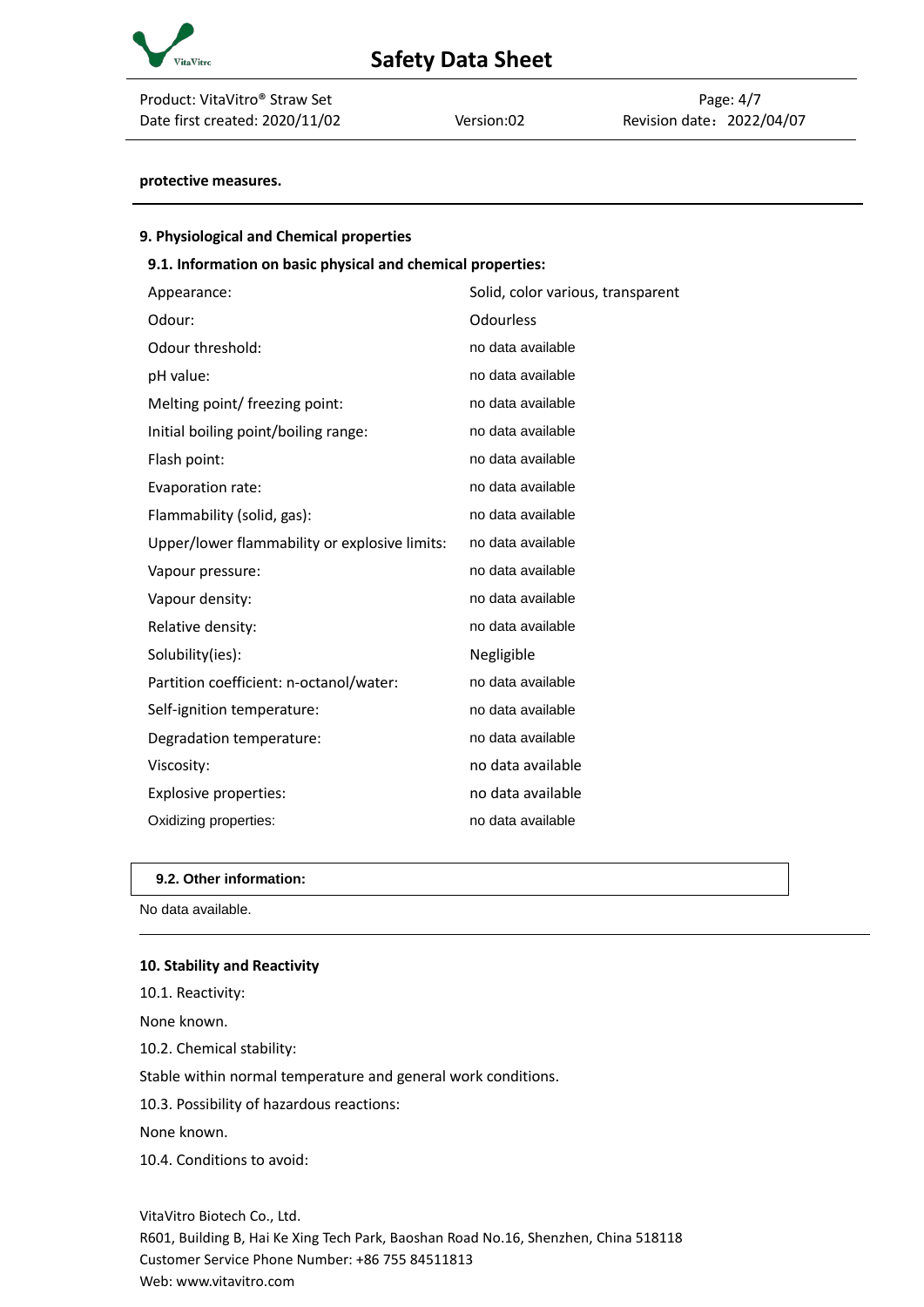

| Product: VitaVitro® Straw Set             |            | Page: 5/7                 |
|-------------------------------------------|------------|---------------------------|
| Date first created: 2020/11/02            | Version:02 | Revision date: 2022/04/07 |
|                                           |            |                           |
| None known.                               |            |                           |
| 10.5. Incompatible materials:             |            |                           |
| None known.                               |            |                           |
| 10.6. Hazardous decomposition products:   |            |                           |
| Carbon monoxide, Carbon dioxide           |            |                           |
| 11. Toxicological Information             |            |                           |
| No information available.                 |            |                           |
|                                           |            |                           |
| 12. Ecological Information                |            |                           |
| 12.1. Toxicity:                           |            |                           |
| No data available about the product.      |            |                           |
| 12.2. Persistence and degradability:      |            |                           |
| No data available.                        |            |                           |
| 12.3. Bioaccumulation potential:          |            |                           |
| No data available.                        |            |                           |
| 12.4. Mobility in soil:                   |            |                           |
| No data available.                        |            |                           |
| 12.5. Results of PBT and vPvB assessment: |            |                           |
| No data available.                        |            |                           |
| 12.6. Other adverse effects:              |            |                           |

No data available.

### **13. Disposal Considerations**

Dispose of as medical waste.

#### **14. Transportation Information**

14.1. UN Number: None. 14.2. UN proper shipping name: None. 14.3. Transport hazard class(es): None. 14.4. Packaging group: None. 14.5. Environmental hazard: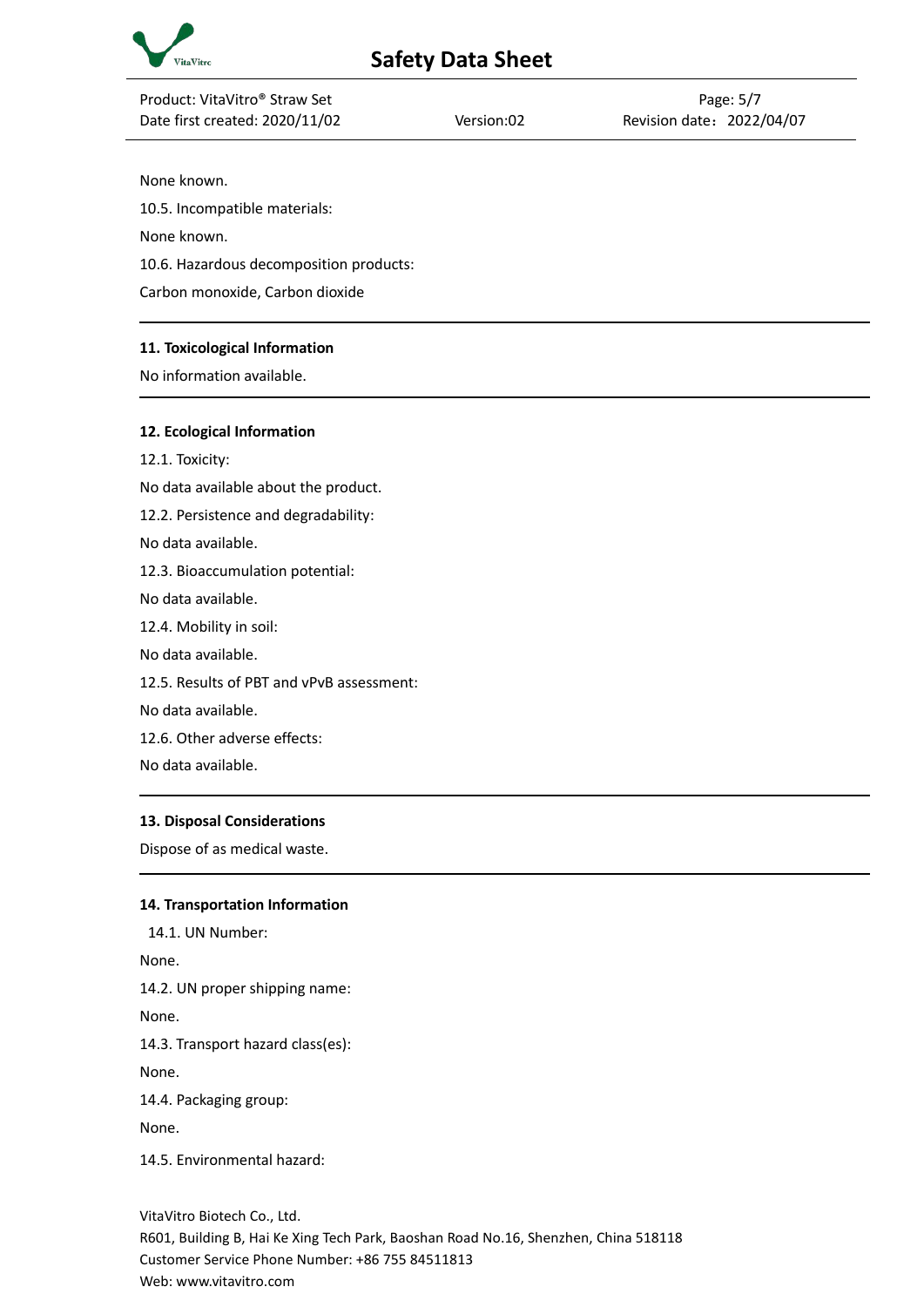

No relevant information available.

14.6. Special precautions for user:

No relevant information available.

14.7. Transport in bulk according to Annex II of MARPOL and the IBC Code:

Not applicable.

## **15. Regulatory Information**

Safety, health and environmental regulations/legislation specific for the substance or mixture:

This product has been classified in accordance with hazard criteria of the Controlled Products Regulations and the MSDS contains all the information required by the Controlled Products Regulations.

WHMIS (Canada) Status: not controlled

SARA 311-312 Hazard Classification(s): fire hazard

US EPCRA (SARA Title III) Section 313 - Toxic Chemical List: NONE

OSHA: hazardous

TSCA (US Toxic Substances Control Act): This product is listed on the TSCA inventory. Any impurities present in this product

are exempt from listing.

DSL (Canadian Domestic Substances List) and CEPA (Canadian Environmental Protection Act): This product is listed on the

DSL. Any impurities present in this product are exempt from listing.

AICS / NICNAS (Australian Inventory of Chemical Substances and National Industrial Chemicals Notification and Assessment

Scheme): This product is listed on AICS or otherwise complies with NICNAS.

MITI (Japanese Handbook of Existing and New Chemical Substances): This product is listed in the Handbook or has been

approved in Japan by new substance notification.

ECL (Korean Toxic Substances Control Act): This product is listed on the Korean inventory or otherwise complies with the

Korean Toxic Substances Control Act.

Philippines Inventory (PICCS) : This product is listed on the Philippine Inventory or otherwise complies with PICCS.

Inventory of Existing Chemical Substances in China: All components of this product are listed on the Inventory of Existing

Chemical Substances in China (IECSC).